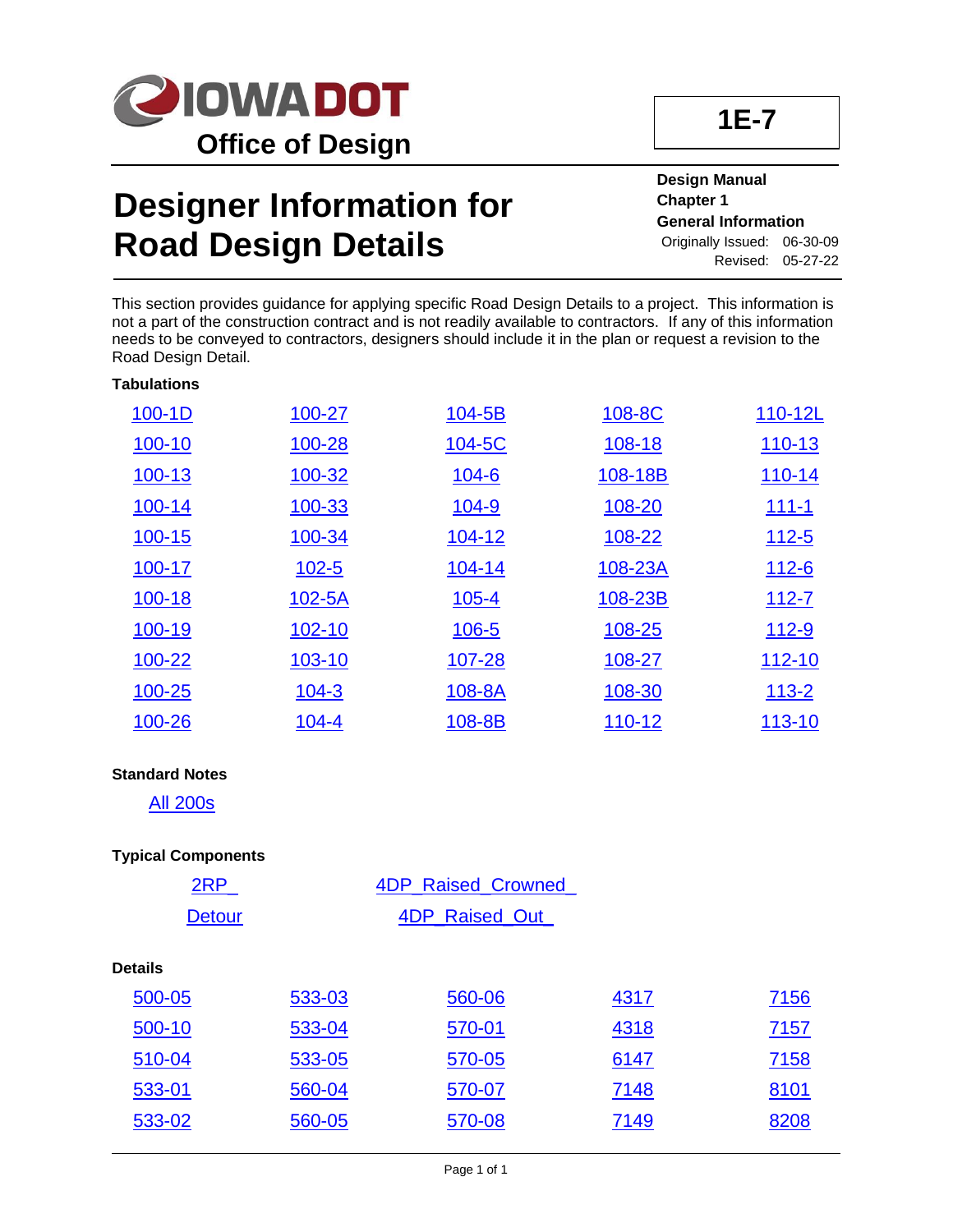## **Chronology of Changes to Design Manual Section:**

## **001E-007 Designer Information for Road Design Details**

| 100-1D: New. Added guidance for when to use this tab.<br>7149: Revised to include a reference to Local Systems I.M. 7.110.<br>11/17/2021<br>108-8C: New. Added information for filling in the tab.<br>108-23A: New. Noted that special events are placed in this tab.<br>7156, 7157, and 7158: Revised to include purpose of paved shoulders.<br>foot lanes.<br>4/23/2020<br>Revised<br>the type of Subbase.<br>7156: Added information to inform designers BA-205 and BA-225 use 8 inch blockouts. Added information to inform<br>designers to revise notes if not bidding alternates.<br>7157: New.<br>7158: New.<br>11/14/2019<br>Revised<br>110-12A: Voided. No longer using this tab.<br>500-19: Voided, Now DR-504.<br><b>NEW</b><br>4/29/2019<br>104 14: New.<br>111-01: Revised guidance to current procedure.<br>11/20/2018<br>Revised<br>110-12L: Clarified reason for two signature lines.<br>533-01: Further clarified use of this detail.<br>533-02: Further clarified use of this detail.<br>533-03: New. Explains when to use this detail.<br>533-04: New. Explains when to use this detail.<br>533-05: New. Explains when to use this detail.<br>Revised<br>5/17/2018<br>102-10: Removed sentence stating this tab is used with the Developmental Specifications for Partial Depth PCC<br>Finish Patches. That DS has been incorporated into the Standard Specifications.<br>110-12: New. Designer info for PPP in projects with R sheets.<br>110-12A: Added in note to use this tab only in projects without R sheets.<br>110-12L: New. Designer info for PPP in projects for which the DOT is not the Contracting Authority.<br>533-01: New.<br>533-02: New.<br>570-2: Void. Now in EC-302<br>570-03: Void. Now in EC-601.<br>570-04: Void. Now in EC-201.<br>570-06: Void. Now in EC-602.<br>570-09: Void. Now in EC-201.<br>11/16/2017<br>Revised<br>100-13: New. Explains assumptions used for volume calculations.<br>100-15: New. Explains assumptions used for volume calculations.<br>100-22: Changed to reference designer information for EC-104 in Section 1E-6 regarding TRMs.<br>100-27: New. Adds information explaining use of this tab.<br>102-10: New. Adds information regarding use of this tab.<br>104-03: Added information regarding the camber column.<br>104-04: Added information regarding the Excavation column. Added information regarding Compacting Backfill<br>Adjacent to Bridges, Culverts or Structures.<br>110-12A: Added information in from Section 21A-502. | 5/27/2022 | Revised                                                                                                              |
|---------------------------------------------------------------------------------------------------------------------------------------------------------------------------------------------------------------------------------------------------------------------------------------------------------------------------------------------------------------------------------------------------------------------------------------------------------------------------------------------------------------------------------------------------------------------------------------------------------------------------------------------------------------------------------------------------------------------------------------------------------------------------------------------------------------------------------------------------------------------------------------------------------------------------------------------------------------------------------------------------------------------------------------------------------------------------------------------------------------------------------------------------------------------------------------------------------------------------------------------------------------------------------------------------------------------------------------------------------------------------------------------------------------------------------------------------------------------------------------------------------------------------------------------------------------------------------------------------------------------------------------------------------------------------------------------------------------------------------------------------------------------------------------------------------------------------------------------------------------------------------------------------------------------------------------------------------------------------------------------------------------------------------------------------------------------------------------------------------------------------------------------------------------------------------------------------------------------------------------------------------------------------------------------------------------------------------------------------------------------------------------------------------------------------------------------------------------------------------------------------------------------|-----------|----------------------------------------------------------------------------------------------------------------------|
|                                                                                                                                                                                                                                                                                                                                                                                                                                                                                                                                                                                                                                                                                                                                                                                                                                                                                                                                                                                                                                                                                                                                                                                                                                                                                                                                                                                                                                                                                                                                                                                                                                                                                                                                                                                                                                                                                                                                                                                                                                                                                                                                                                                                                                                                                                                                                                                                                                                                                                                     |           |                                                                                                                      |
|                                                                                                                                                                                                                                                                                                                                                                                                                                                                                                                                                                                                                                                                                                                                                                                                                                                                                                                                                                                                                                                                                                                                                                                                                                                                                                                                                                                                                                                                                                                                                                                                                                                                                                                                                                                                                                                                                                                                                                                                                                                                                                                                                                                                                                                                                                                                                                                                                                                                                                                     |           | 2H_TWLTL_ and 2P_TWLTL_: Designer information no longer needed since Department has moved away from 14               |
|                                                                                                                                                                                                                                                                                                                                                                                                                                                                                                                                                                                                                                                                                                                                                                                                                                                                                                                                                                                                                                                                                                                                                                                                                                                                                                                                                                                                                                                                                                                                                                                                                                                                                                                                                                                                                                                                                                                                                                                                                                                                                                                                                                                                                                                                                                                                                                                                                                                                                                                     |           | 112-9: Added information to inform designers to enter the thickness for the Paved Shoulder at Guardrail and to enter |
|                                                                                                                                                                                                                                                                                                                                                                                                                                                                                                                                                                                                                                                                                                                                                                                                                                                                                                                                                                                                                                                                                                                                                                                                                                                                                                                                                                                                                                                                                                                                                                                                                                                                                                                                                                                                                                                                                                                                                                                                                                                                                                                                                                                                                                                                                                                                                                                                                                                                                                                     |           |                                                                                                                      |
|                                                                                                                                                                                                                                                                                                                                                                                                                                                                                                                                                                                                                                                                                                                                                                                                                                                                                                                                                                                                                                                                                                                                                                                                                                                                                                                                                                                                                                                                                                                                                                                                                                                                                                                                                                                                                                                                                                                                                                                                                                                                                                                                                                                                                                                                                                                                                                                                                                                                                                                     |           |                                                                                                                      |
|                                                                                                                                                                                                                                                                                                                                                                                                                                                                                                                                                                                                                                                                                                                                                                                                                                                                                                                                                                                                                                                                                                                                                                                                                                                                                                                                                                                                                                                                                                                                                                                                                                                                                                                                                                                                                                                                                                                                                                                                                                                                                                                                                                                                                                                                                                                                                                                                                                                                                                                     |           |                                                                                                                      |
|                                                                                                                                                                                                                                                                                                                                                                                                                                                                                                                                                                                                                                                                                                                                                                                                                                                                                                                                                                                                                                                                                                                                                                                                                                                                                                                                                                                                                                                                                                                                                                                                                                                                                                                                                                                                                                                                                                                                                                                                                                                                                                                                                                                                                                                                                                                                                                                                                                                                                                                     |           |                                                                                                                      |
|                                                                                                                                                                                                                                                                                                                                                                                                                                                                                                                                                                                                                                                                                                                                                                                                                                                                                                                                                                                                                                                                                                                                                                                                                                                                                                                                                                                                                                                                                                                                                                                                                                                                                                                                                                                                                                                                                                                                                                                                                                                                                                                                                                                                                                                                                                                                                                                                                                                                                                                     |           |                                                                                                                      |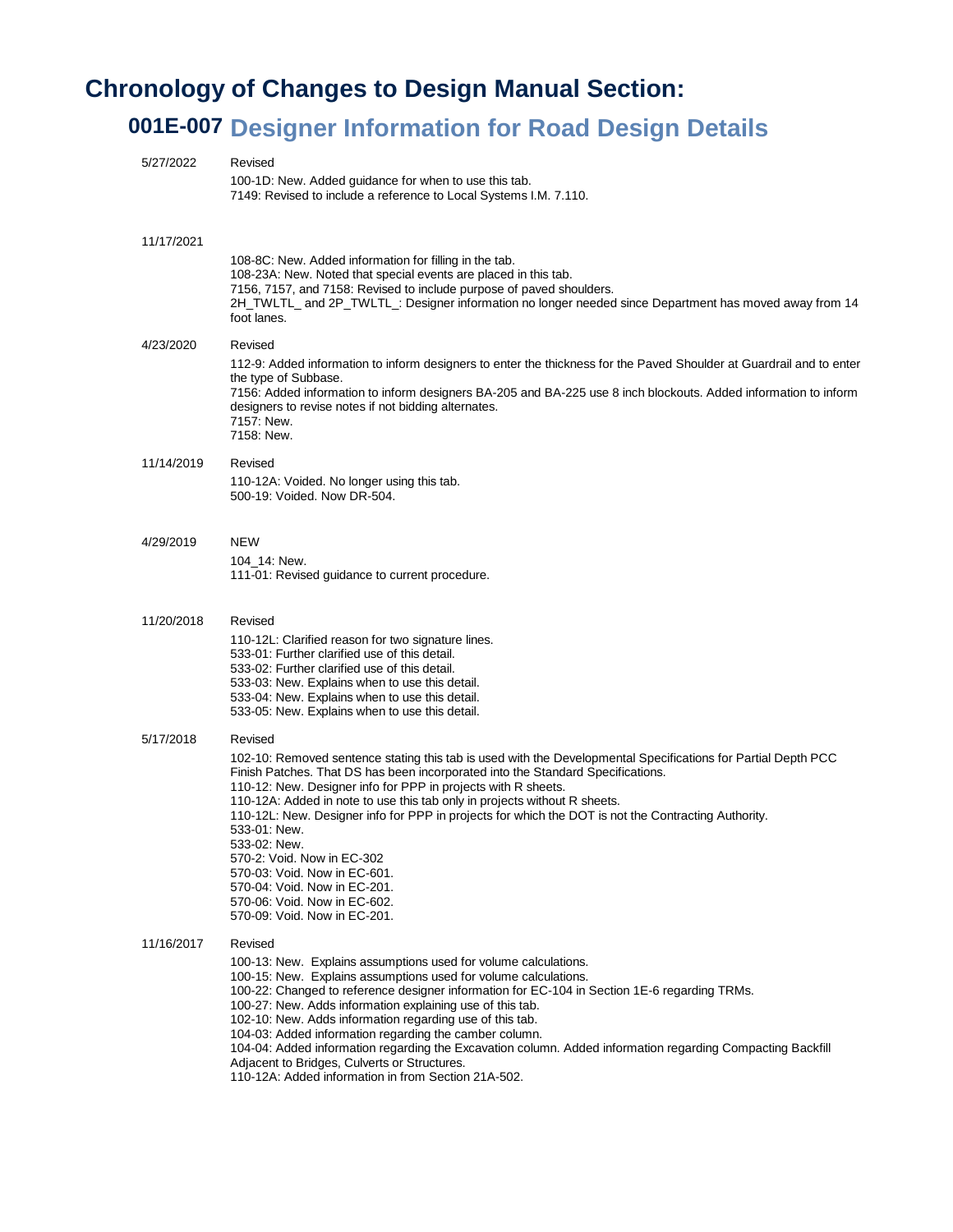| Revised |
|---------|
|         |

100-35: Deleted - information in Tabulation 100-35 moved to Tabulation 100-34.

104-03: Added guidance that depth of floodable backfill varies as a result of crown at the top and the pitch of the pipe. 104-4: Provided information for compaction adjacent to culverts. Provided information regarding calculating floodable backfill and porous backfill quantities.

104-5B: Included referenced to DR-121 for connected pipe joints. Connected pipe joints are used for all connections, not just the last 3 sections as was previously stated. Included explanation for why SW-211 is included in the plans even though DR-121 has a detail for pipe wrapping. Removed guidance to include notes that connected pipe joints and pipe wrapping are incidental - this is covered in the specifications.

104-9: Added guidance that a trench depth of 24 inches below subgrade surface is assumed.

104-12: New. Added guidance that a trench depth of 24 inches below subgrade surface is assumed. Provided information pertaining to trench backfill.

108-27: New. Added guidance for determining offset.

500-10: New. Provided information regarding when to use Detail 500-10. Detail 500-10 is the old DR-304, which has been replace by DR-306.

570-4: Added guidance for situations when drainage patterns cannot be clearly identified (especially no-ditch situations).

570-8: Provided guidance related to this detail.

#### 11/16/2016 Revised

#### Added information for 103-10.

Revised 104-3 to add information for filling the Length New Const. and Dimensions columns.

Revised 108-22 to add in a revision date. Current published version doesn't have a revision date.

Revised 112-6 to clarify paved shoulder panels are included on Tab 112-9 and to add a note Special Backfill is used only with BR-241.

Revised 113-10; the Sidewalk Depth column has changed to an unhidden column title " PCC Sidewalk. Revised 570-5 to reference Section 10C-4.

Added 570-6 and 570-7.

Added information to 570-9 regarding bidding silt fence.

Rewrote 7156 to explain what pavement thicknesses to use and when.

#### 8/17/2016 Revised

100-14: Added information regarding entering Average % Slope values between 0 and 1. 100-18: Added information regarding entering Average % Slope values between 0 and 1. 100-32: Added information regarding entering Average % Slope values between 0 and 1. 100-33: Added information regarding entering Average % Slope values between 0 and 1. 104-5C: New. Advice to contact Soils Design Engineer when filling in Tab 104-5C. 104-9: New. Advice to contact Soils Design Engineer when filling in Tab 104-9. 107-28: Replaced link to 5B-1 with link to 5B-3. 108-22: Added bookmarks to Table 1. Clarified Waerborne/Solvent Paint is used as temporary longitudinal markings and Wet Retroreflective Removable Tape is used as temporary diagonal markings. 108-23B: Added link to Lane Closure Lanning Tool (LCPTOOL). 110-12A: Changed SCS Curve number to Runoff Coefficient number in second paragraph. Added text from Section 10D-1 explaining the need for two signatures. 113-2: Added information regarding Type III barricades. 113-10: Added information regarding sidewalk depth. 560-6: New. Provide backround information for this detail. 570-4: New. Provide information for when to use this detail. 570-5: New. Provide information for when to use this detail.

#### 1/7/2016 Revised

Updated Motor Vehicle links in 108-25. Revised designer info for 100-14 and 100-18 to add links to 10C-2. Added designer info for 100-32, 100-33, 100-34, 100-35, 104-6, 570-1, 570-2, and 570-3.

#### 7/2/2015 Revised

Created section for 100-28. Updated 102-05A to include column descriptions and instruction to contact district materials for tabulation values. Revised 104-4 to correct references to outdated standards. Updated 108-25 to include a link to the Google Earth file, changed guidance from leaving columns blank to marking as N/A, and updated Sample Project 1 accordingly. Created section for 111-01. Created section for 112-5. Updated 112-06 to include Bridges and Structures review for BR Series Standards. Created section for 500-5. Created section for 6147.

#### 1/22/2015 Revised

Created sections for 100-22, 102-5A, 107-28, 108-23B, 510-04, 560-05, 4317, 4318, 8101, 4DP\_Raised\_Crowned\_, and 4DP\_Raised\_Out\_. Voided sections for 500-50, 1302, and 4403. Revised references to renumbered standards (RFs renumbered to DRs and RKs renumbered to BRs) in 104-03, 104-04, and 104-05B.

#### 5/15/2014 Revised

Added information for 108-25, 500-19, 560-04 and 4403. Removed information for 7301 and 7302, which is now in PR-201.

Updated information for 100-10 to remove language repeated in Section 10A-1. Updated information in 104-5B to remove guidance to provide number of connected pipe joints.

Changed title in 108-08A. Changed title in 108-18 and added additional guidance for use.